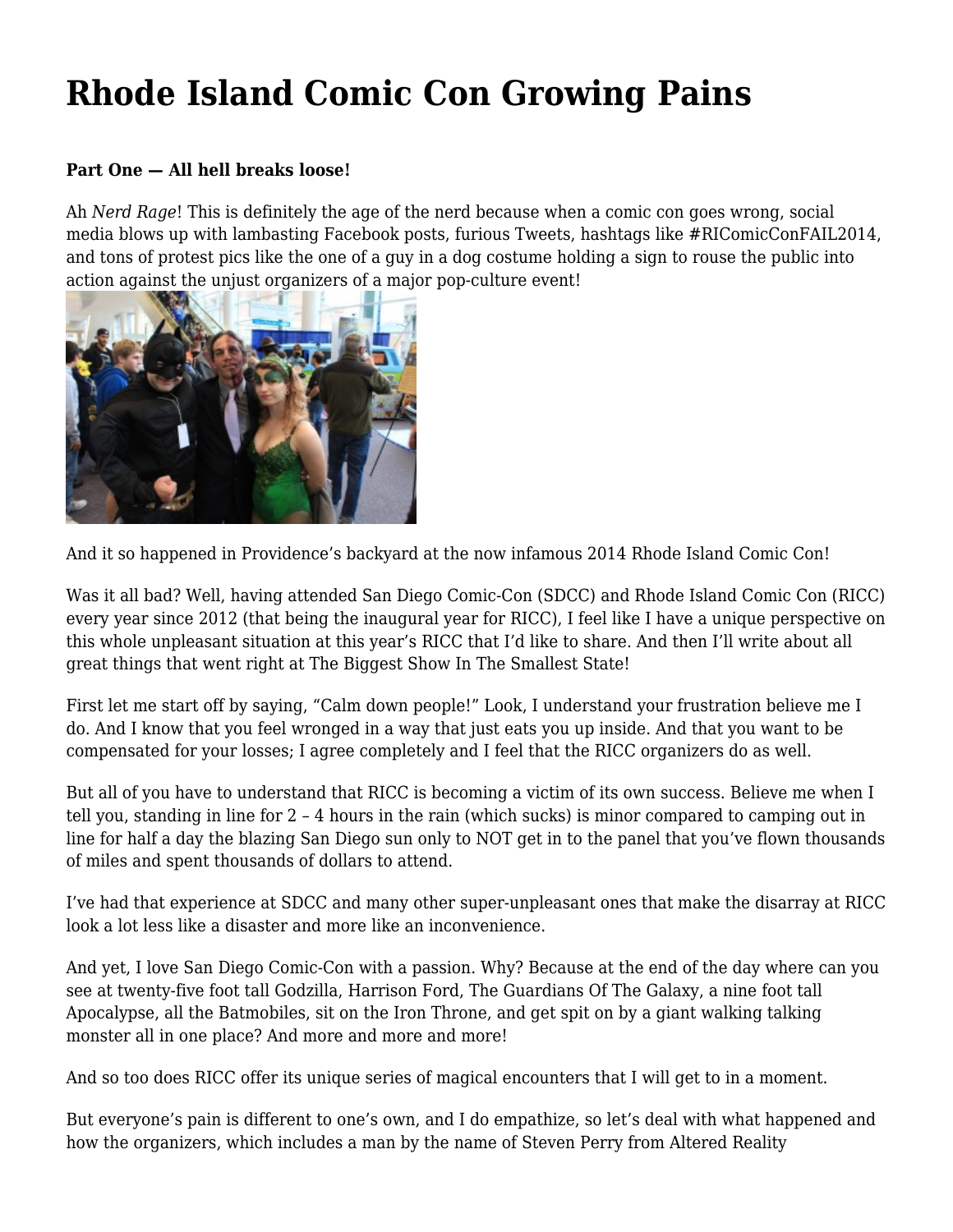Entertainment, can make it all right again and even better.



[O](http://www.motifri.com/wp-content/uploads/2014/11/10403991_750087771737281_6205468088561506079_o.jpg)kay, so what went wrong with RICC?

Simply put, the event was oversold. Somewhere upward of 20,000 tickets to RICC were sold and it appears that the Providence Convention Center can only handle about 14,000 people (according to Cvent.com). There's also about 100,000 square feet of useful convention space to put all of those people in. The expectation of the RICC organizers were that there'd be so-called "turnover capacity" that would keep people flowing in and out of the convention center so more people could come in (hence being able to oversell tickets) like in other conventions such as CES (Consumer Electronics Show in Las Vegas) or SIGGRAPH (the mega computer graphics conference). Only a comic con is **not** like other conventions!

I know from my experiences with SDCC that fans will linger for nearly the entire day checking out every little thing they possibly can with the exhibits, events, artists, photo ops, signings, panels, and of course waiting in line after line! After two successful years of RICC you think that the organizers would have realized that.

But they didn't and hence you got this:

- Tickets being sold long after the venue was closed by the Providence Fire Marshall
- Fans waiting in line outside in the freezing rain for hours. Fans with kids!
- Families and friends separated when fans went outside in search of food (since the convention center ran out of it) and then not being allowed back in.
- Vendors, exhibitors, and artists who paid huge sums of money to have a table on the exhibit hall floor not being allowed back in and potentially losing all kinds of business.
- VIPs and celebrities getting locked out, or their photo ops getting radically rescheduled because of the lockout.
- Fans missing out on their paid-for photo ops, paid-for VIP access to the panels, and the precious few hours they had to attend the con in the first place—after long out-of-state drives and struggling to find parking.
- Tales of inhospitable RICC volunteers who had no clue was going on or how to address the fans' ire and needs.
- Eliza Dushku's (*True Lies, True Calling, Dollhouse*) Louis Vuitton handbag getting stolen—though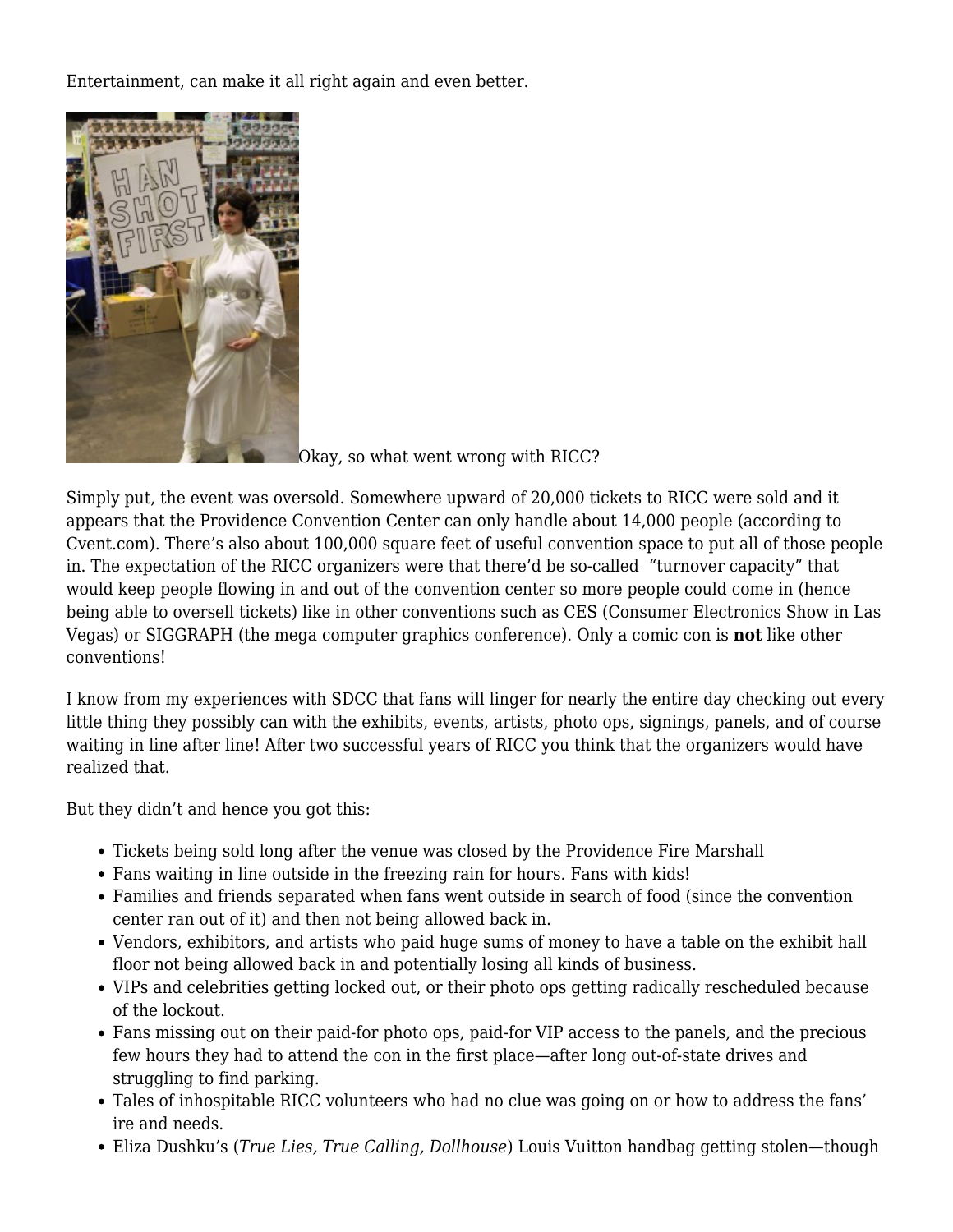that might be the Omni Hotel's issue but still, you can't have a con celeb getting pissed off like that and then trashing the con on social media—not good!

- Reports of vendors not getting paid.
- Reports of vendors, celebs, and exhibitors getting treated poorly by the con volunteer staff.
- Facebook and Twitter blowing up with mountains of negative posts about RICC to the tune of #RIComicConFAIL2014, and the con organizers both downplaying the problem and then furiously deleting the posts from their pages.
- And the con organizers not taking any responsibility at first for this mess, not offering any apologies or solutions, and ostensibly scapegoating the Fire Marshall.

This is not how a comic con is run!

And as I've been writing this article, Steven Perry (the con's head honcho) has also realized that. He has posted an extensive public apology to the con's Facebook page, plus lots of details on how they're going to reimburse jilted ticket holders and make things better for next year.

But really what happened was that the RICC organizers panicked when all hell broke loose. It happens, we all do. This event got too big too fast, and they didn't know what to do, so they panicked. Give them a break. Now that everyone's had a chance to calm down, Perry and his people are owning up and addressing the problems.

That's the perfect first start.

For if they didn't, it's not just the fans who won't come. If the vendors pull out, and then the sponsors pull out, and the celebs pull out or won't come at all, then the convention would be dead in its junior year!

It's not an easy thing. Even the New York Comic Con is having these problems and more in spades.

San Diego Comic-Con has been struggling with this very thing for the last five or six years! For all of its immensity and popularity, major studios like Sony and Paramount were not as prevalent at this year's SDCC. And one of SDCC's most longtime venerated vendors pulled out for next year as well, Mile High Comics.

Believe me when I tell you, between the insanely long and grueling lines, the crowded and often times in accessible panels, the lack of services like water and bathrooms, the inescapable noise and commotion, the way overpriced everything, the prurient occasional trouble makers who violate female cosplayers' space with inappropriate behavior, and the overall missed opportunities and aggravations of San Diego Comic-Con; what happened over the weekend at RICC was just a series of unfortunate but fixable circumstances.

And SDCC takes great pains to address these issues year after and year and will not rest until they can make everyone happy to the best of what's humanly possible. And that's why people will always love and return to SDCC.

Here's the shortlist of what Steven Perry needs to do to regain the fans', vendors', exhibitors', and celebs' trust so there will be a Rhode Island Comic Con next year:

Spread out the convention, and utilize more of the unused space at the convention center! An entire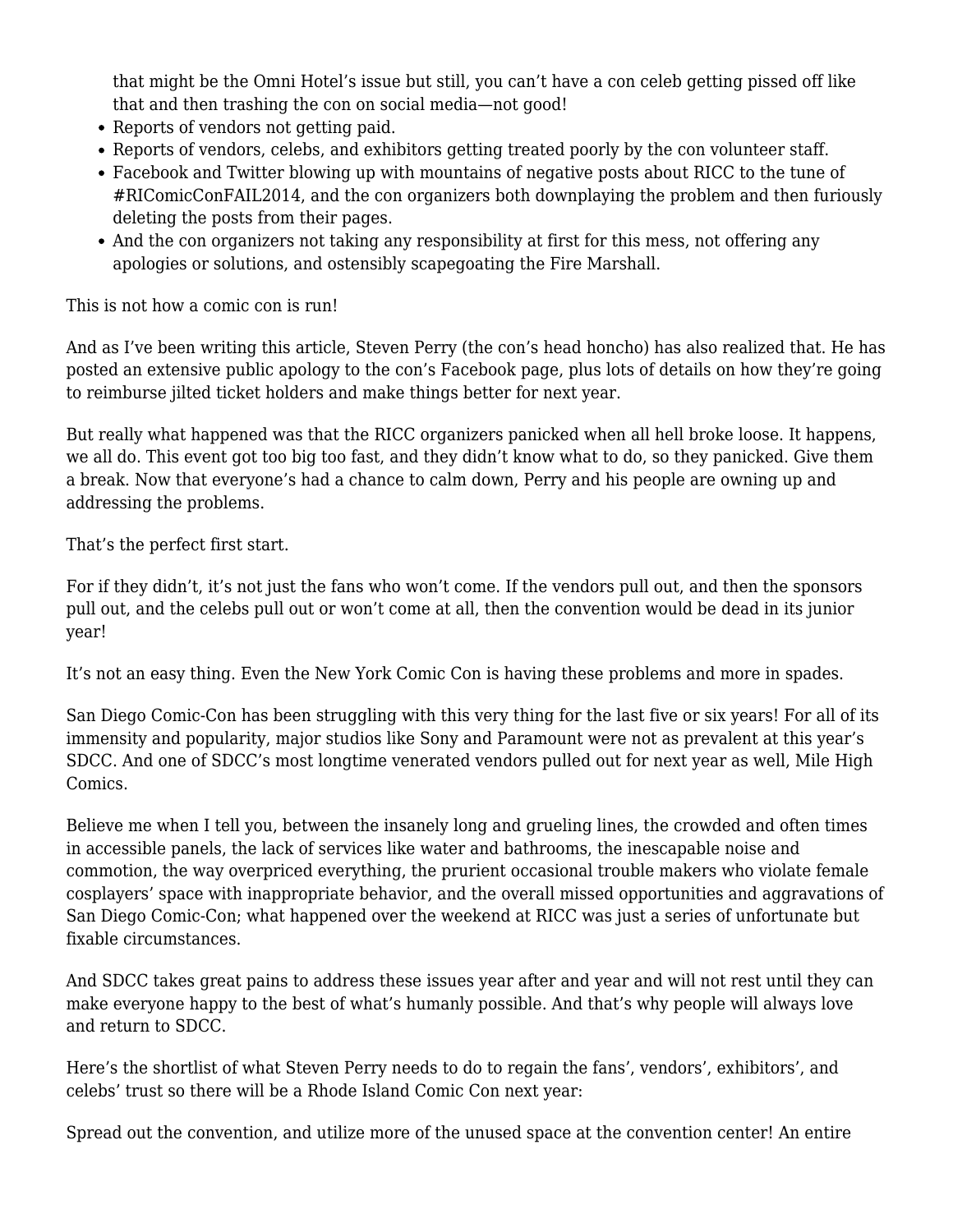level of the convention center was wholly underused. Like at SDCC take the celebs out of the exhibit hall and move them somewhere where there's room—the lower level or off site. SDCC puts them up above the exhibit hall in the Sails Pavilion. No muss, no fuss.

Also SDCC has tons of events off site from the convention center itself. They absorb the whole downtown area from the Gaslamp District; Petco Stadium and park; the local hotels like the Hilton, Marriott, and Omni; the marina, nearby parking lots, and even way off site at colleges accessible via shuttle buses.

There's plenty of available space in and around the Rhode Island Convention Center to move lots of the convention off site and make it way more accessible to fans.

Also, do away with the wristbands. This is not and over 18 nightclub scene. SDCC uses printed onsite badges in lanyards with adverts on them. The badges go into a special transparent sleeve. The badges also have a forge proof hologram and a bar code on them. The bar code allows vendors to scan them for fans to offer them special deals, discounts, entries into contests, and more. Between selling ad space on the lanyard ribbons and the bar code thing, that'd help pay for the cost of printing up badges that are way easier to track and maintain.

## **And no badge sales at the door!**

This may be a hard reality for SDCC fans but it solves more problems than it creates. Everything is done online, and when it's sold out, it's sold out months in advance. That's it. The San Diego Convention Center holds about 65,000 people (yeah it's that big and the city is spending half a trillion dollars to double its size!) and they **never close the doors**!

Also, there needs to be line managers and line routes. SDCC organizers are masters at managing long lines. They snake around hallways, out doors, under awnings, split apart so people can get through, and it's all done in a super organized fashion with line mangers.

Crazy lines are awful but when they are managed well, then it's tolerable.

And the line managers along with the rest of the volunteers have excellent communications with walkietalkies. They know what's going on. And they'll tell you if you're not getting into a panel. And they are nice, kind, courteous, well trained, and professional—lots of them are even in costume!

Have lots of panels happening both on site and off site. There was no reason why RICC shouldn't have had a *Farscape* panel with Gigi Edgley, or a *The Flash* panel with John Weseley Shipp, or a ton of others about making comics, Kickstarter campaigns for creative ventures, or the future of *Star Trek* from a Fan's perspective. Even at SDCC George RR Martin had his panel at the nearby Hilton hotel. In other words, get the fans to move around off site!

Also for the big rooms there's giant projection screens that show what's happening on the panel stage so people can at least see celebs.

Perry also has to make it easier for the fans, vendors, exhibitors, and celebrities to get in and out of the convention center exhibit hall. There should *not* be only one entrance. That RICC arch has to either go or there needs to be two or three more. The massive SDCC exhibit hall has lots of doors for people to move in and out of.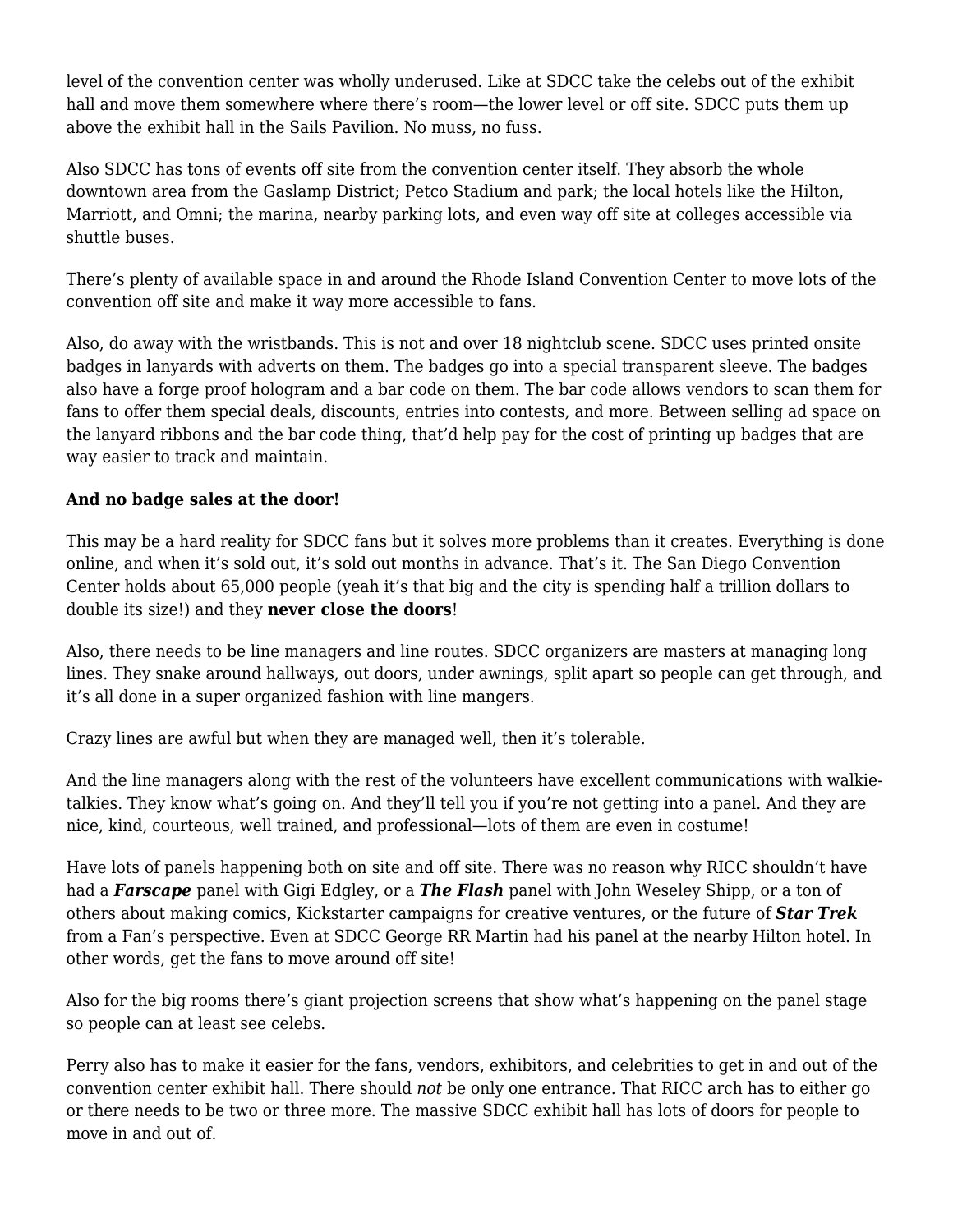Vendors need to be reassured that they'll get paid. Artists and exhibitors need to be reassured that they'll be treated professionally so they'll keep reserving their spots for the following year.

Celebrities need to be reassured with gusto that they will always have a positive experience at RICC.

Perry, if he hasn't already done so, needs to give the SDCC organizers a call and get their advice.

And the fans need to be reassured that something like this **will never happen again**!

There's many more examples but that's all I can think of right now.

Fortunately for me, I was not locked out, which allowed me to report for you on all the amazing things that I had seen and heard.

All in all, when you look past the overselling/lockout debacle, and the panicked approach to handling the crisis at hand, and the untrained mistakes some of the volunteers made, it was still a great convention.

No convention is going to go off without a hitch. And RICC has a few hitches right now but that only means that it is growing faster than anyone realizes. People want this kind of super-sized pop culture event. Where else are you going to let your cosplaying geek flag fly without fear of ridicule from the more so-called conservative elements of our society? And where else are you going to find all the things you love about sci-fi/fantasy/comics/pop-culture in one place?

For a few precious days, people can express their inner geek and enter into a "nerd-vana" that we only catch glimpses of on television, at the movies, or in the solemnity of our own pads. At comic cons we are with our people, just like Woodstock in 1969—and we all know what a mess that was!

The only difference is that we get our *Geek-stock* all year round, every year, everywhere!

From the fledgling Rhode Island Comic Con to the granddaddy of them all, San Diego Comic-Con, our people gather to rejoice in our pop-culture passions!

So give RICC a break people and let's see how they bounce back from all this!

That being said, in the next part, here's what went totally right at the 2014 Rhode Island Comic Con.

Welcome to the big leagues, Rhode Island Comic Con!

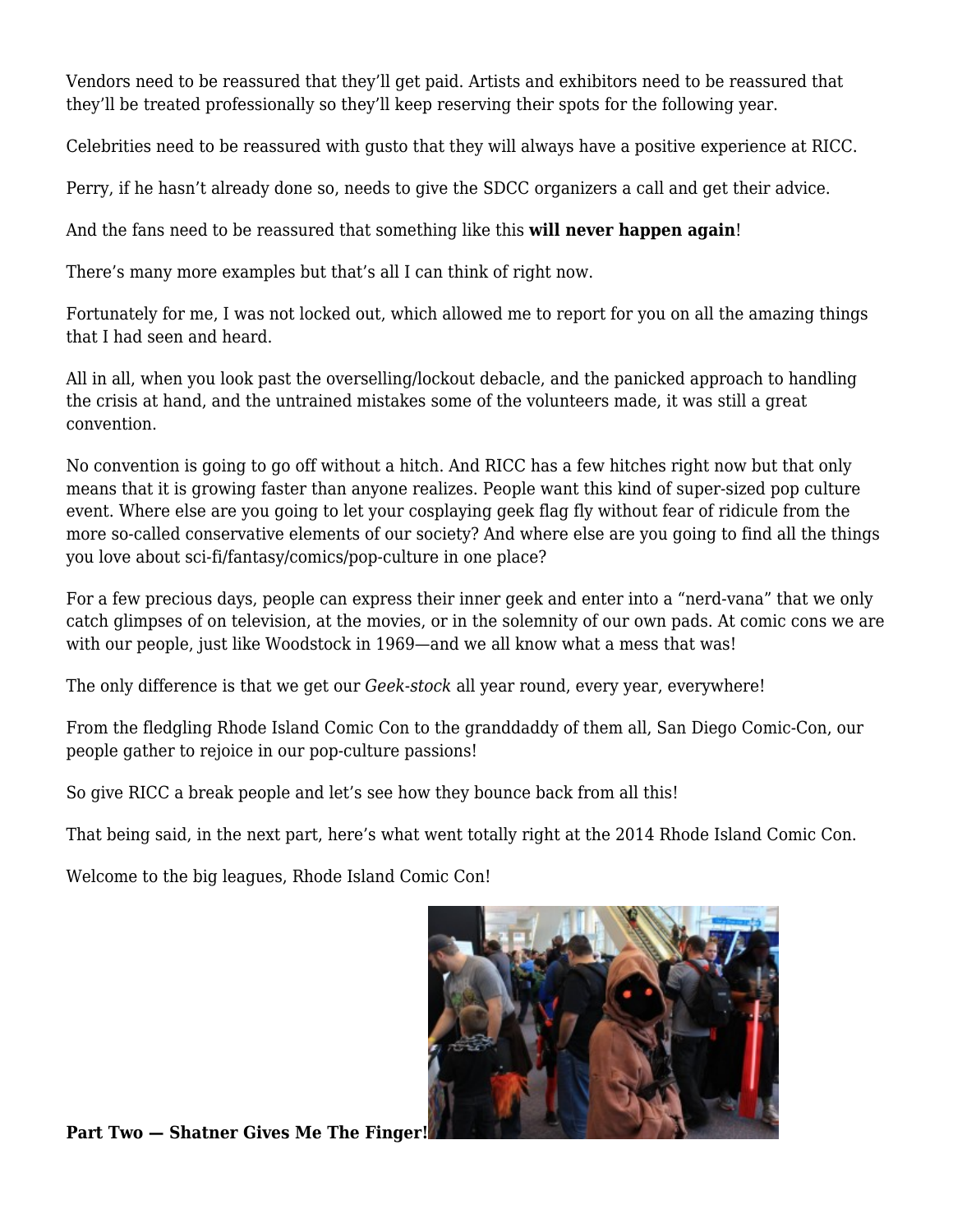So Day One of RICC started out like any first day at this event for the last couple of years. I got in early, parked my car at Providence Place, headed over to the Rhode Island Convention Center, charmed my way in without a badge or wristband because I write for *Motif* (woohoo!), and headed over to the *Motif* table.

But this time, I was in my Batman costume! Yep! I decided to do the whole day dressed as the "Caped Crusader Journalist!"

And I got a lot of nods for it. In fact, several times people kept asking me to take photos with them! Awesome!

That's one of the great things about cosplay!

So, the first thing I did was instead of the heading straight to the exhibit hall—which I always seemed to do—I decided to seek out the less beaten comic con path.

And that's when I found the *mechanical bull* on the upper level of the convention center!

That's right! A mechanical bull! Hahaha!

I spoke with the owner of the company who runs the bull and the adjoining laser tag adventure in one of the ballrooms nearby, Jennifer Routolo of Okees Old Fashioned Amusements (www.okeesoldfashioned.com) out of Johnston RI, who had this pithy observation to make, "Having the bull at Rhode Island Comic Con for the first time has been a real adventure. I love getting people off—the bull that is!"

Then it was over to the New England Brethren of Pirates (nebpirates.com/) where I spoke with Brandon Berry the owner of this fascinating group of scallywags! Dressed in all Jack Sparrow he had this to say about his irascible troupe of brigands, "We have big chests and lots of booty!"

Then he introduced me to *Lola, the Kraken*!

After that, I walked over to the celebrity photo op area at the convention centers' grand rotunda and I was amazed at that sight of the massive lines. It was a scene reminiscent of San Diego Comic-Con and my first indication that this year things were going to be different—and oh they were!

Good and…not so good.

But now it was time to attend a panel.

As you know, what's a comic con without great panels? And this year, I was impressed that RICC had a good line up of these unique events. Though I would have loved to see more available, the ones that they had were fine and quite enjoyable.

The first big one was the Eliza Dushku Q&A. And boy was she in a bit of a snit. You see her Louis Vuitton handbag was stolen the night before when she was checking into the connected Omni Hotel. The idiots who took it were eventually caught but that didn't diminish Ms. Dushku's ire. And it showed even during her panel when she was struggling to be jocular and friendly. Who can blame her though?

She did generate a lot of goodwill and it was definitely enjoyable to listen to her stories. And who knew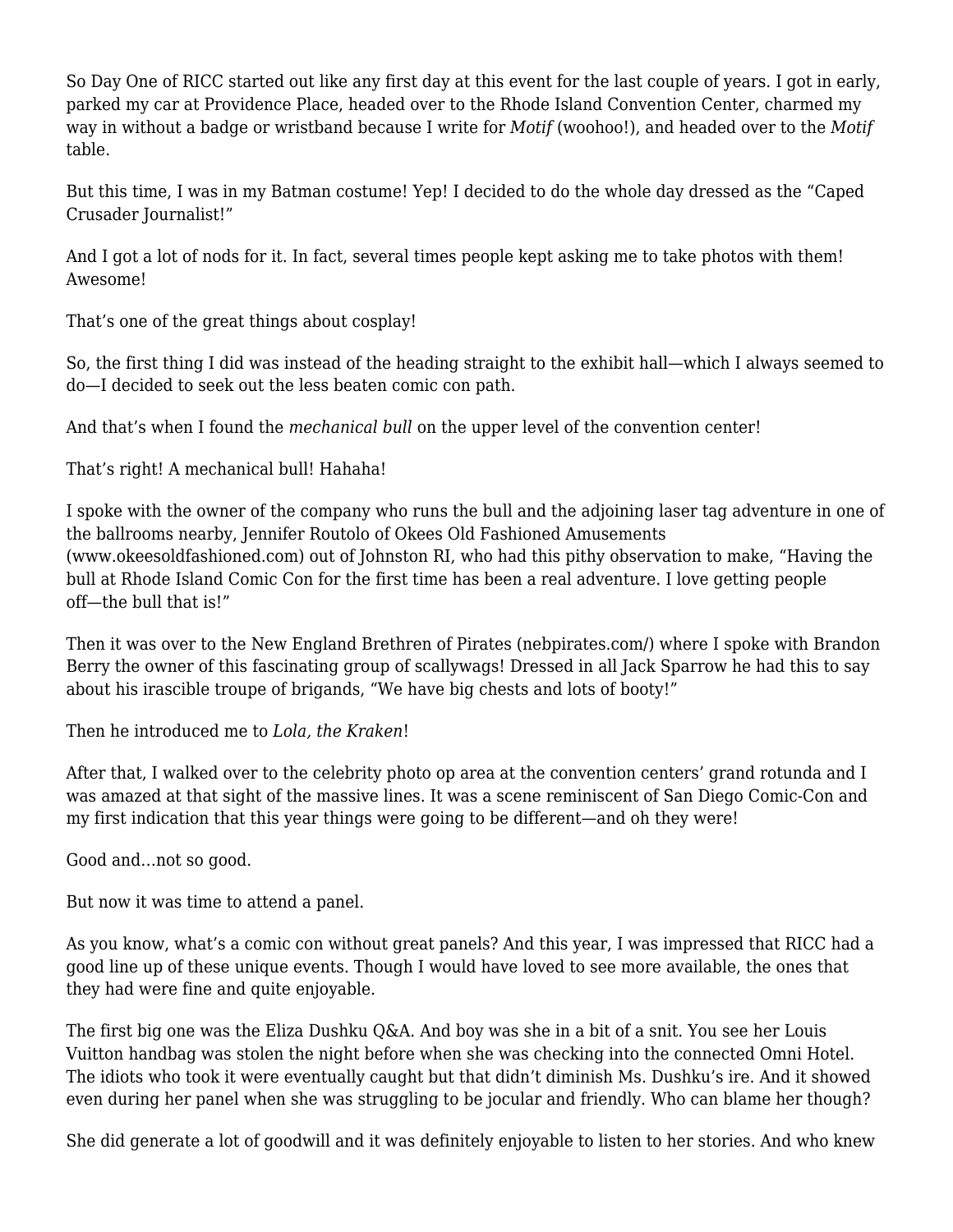there were so many *Buffy/True Calling/Dollhouse/Bring It On!* fans! Wow! The biggest ballroom where the panel happened was packed with about 2,000 people! Good for her!

She talked about putting acting on hold, going to college, and her desire to enter into the social work services field. She credits her acting for inspiring her change of career. "A woman came up to me and told me that my character gave her the strength to confront her abuser," Dushku remarks to a generous applause.

Then it was downstairs to the exhibit hall!

But first I had to check out the plethora of sci-fi TV/movies and comics themed vehicles that lined the periphery lobby of the main convention center level:

- **K.I.T.T.** from the show *Knight Rider*
- An *Agents of S.H.I.E.L.D.* battle truck
- *The Dark Knight* **Bat-Pod**
- The *Ghostbusters'* **ECTO-1** ambulance
- **Luke Skywalker's landspeeder** from *Star Wars: A New Hope*, complete with an **R2-D2** droid
- *The Back to the 0Future* **Delorean** complete with *Flux Capacitor Time Travel Engine*
- **The Mystery Machine** from the *Scooby-Doo* cartoons
- And even a **Breaking Bad** bullet-ridden truck obviously from a drug deal gone bad!

But at this point I begin to see the swelling crowds trying to move around that are definitely giving me San Diego Comic-Con flashbacks! What's happening here?

As I try to head into the exhibit hall, I stop by the *Motif* table and learn that the Providence Fire Marshall had just closed the doors not allowing anyone else into the convention! This unprecedented act is a first in the convention center's 22-year history! Wow!

I'm astounded. I knew right then and there that this was going to be a big part of my story.

I had a feeling that all of us were in for a rough ride.

I pulled one fan, Ayah, out of the crowd and asked her what she thought about this overselling/overcrowding situation. She said, "My friend, who left to get food at the mall (because they ran out of food here) bought a ticket for a Vic Mignogna photo shoot for her birthday and now they won't let her back in!"

Wow!

Even when the 65,000 people capacity of the San Diego Convention Center is reached (and it is every day of SDCC!), **they never shut the doors**! I've never heard of such a thing. I was blown away.

And that wasn't all. Aside from problems with the celebs like Eliza Dushku, local talent and exhibitors were also having problems like Sarah Michelle, *Miss Terror Con 2014* (RICC's sister convention held in the summer).

Sarah was having all kinds of problems with getting to her table, getting set up, and getting help and professional treatment from the volunteers. "I'm really sad that the weekend went the way it did. This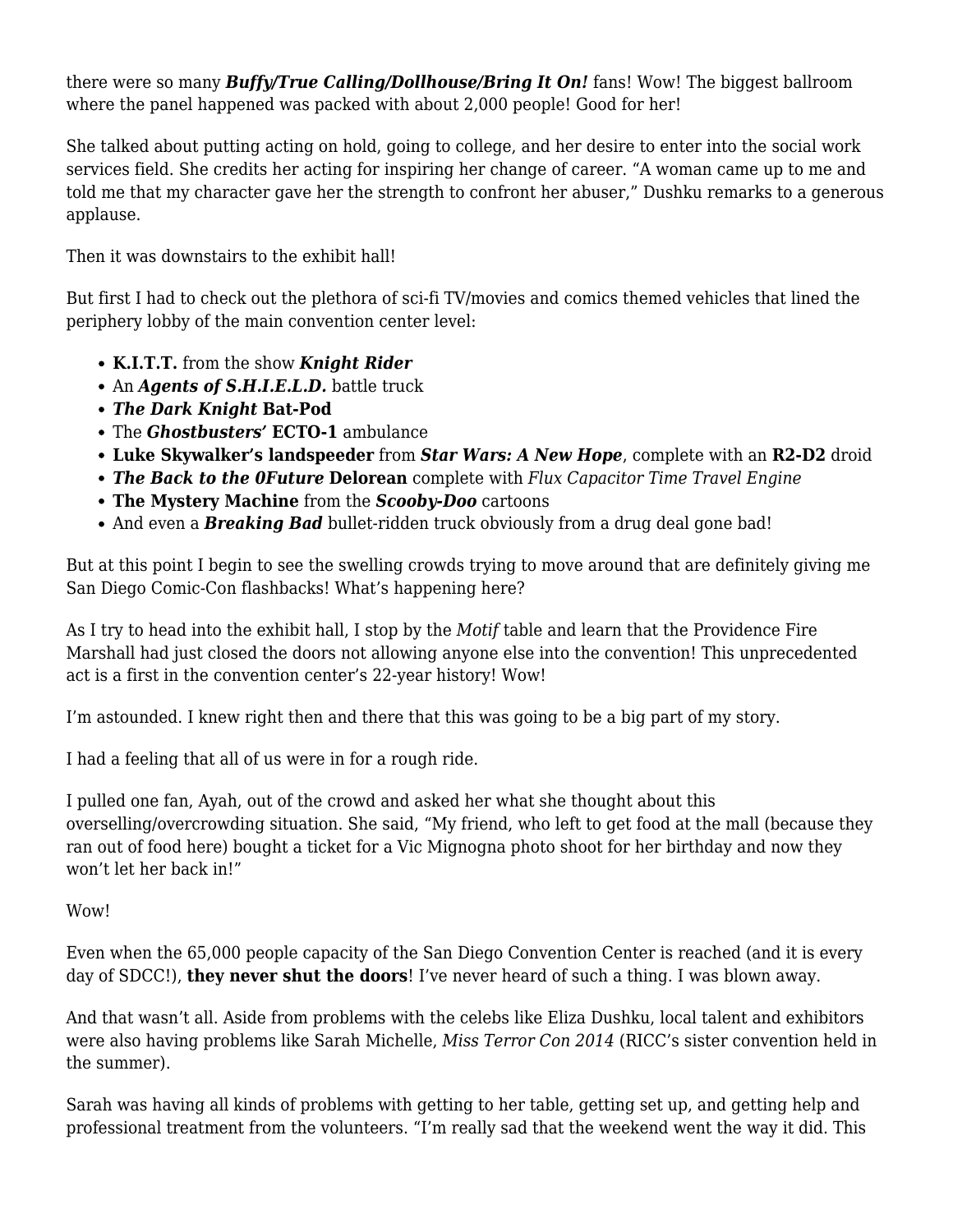was something that could've been great but was disorganized and handled unprofessionally. On top of what happened to attendees, I was completely disrespected by staff members. I did not return on Sunday due to the way I was treated and the uncertainty of having a table. Steve Perry and Joe Goulart apologized to me and said they would handle them. I truly hope this company makes things right with not only myself, but all the attendees."

And as we all know now there were many, many more stories like this.

But to RICC and Steven Perry's credit they have finally issued several formal apologies and are now offering refunds and assurances to make things right for the fans, vendors, exhibitors/sponsors, and celebrities.

Here's a snippet of what Perry posted on the RICC's Facebook page recently.

"I'd like to apologize once again to all of the guests who had disappointing or frustrating experiences at this past weekend's RI Comic Con.

"After we learned of the doors being shut at 2:00 pm on Saturday, my staff and I were so busy dealing with various issues onsite that we didn't have a chance to respond to social media postings in a timely manner. For that I am sorry, and have learned a valuable lesson that swift timing of responses is critical on all social media channels…'Hindsight is 20/20' and I can guarantee that combined with our experience running RI Comic Con, we have learned a valuable lesson in how to run an event of this magnitude here in Rhode Island and will be training hard to ensure that what happened this weekend simply will not happen again."

See the event's Facebook page for the entire apology.

But I was still going strong and got into the huge exhibit hall and took a look around.

The whole space was completely filled with one side full of artists, the middle full of vendors and exhibitors, and the other side full of celebrities. Probably not the best layout for an oversold event.

But the stuff that was there was great! Lots of items on sale from books, hard-to-find DVDs, t-shirts, swords, fantasy jewelry, props, costumes, toys, and much, much more. Tons of exhibitors from 5-Wits Adventures, the Rhode Island Science Fiction Club, the local CW affiliate, Subway (why?), Providence Night Out, *Motif* magazine (gotta plug my people!), and Sarah Michelle (who is also a local celebrity and should have been treated as such), plus many, many more.

And of course tons and tons of great cosplayers everywhere—myself included! Hahaha!

It was everything and more you can expect from a comic con exhibit hall scene—I only wish they had more physical space for more stuff!

Next up was the *These Are The Voyages* Panel with *Star Trek* alums Nichelle Nichols and Walter Koenig (Lt. Nyota Uhura and Ensign Pavel Chekov respectively).

They told their usual *Star Trek* stories like how Dr. Martin Luther King told Nichols that she had to remain on the show to help further the cause of equality for all races. And how her character and William Shatner's Captain Kirk character shared the first television broadcasted interracial kiss (that was actually banned in the south in the 1960s!). Now-a-days with the likes of the big torrid interracial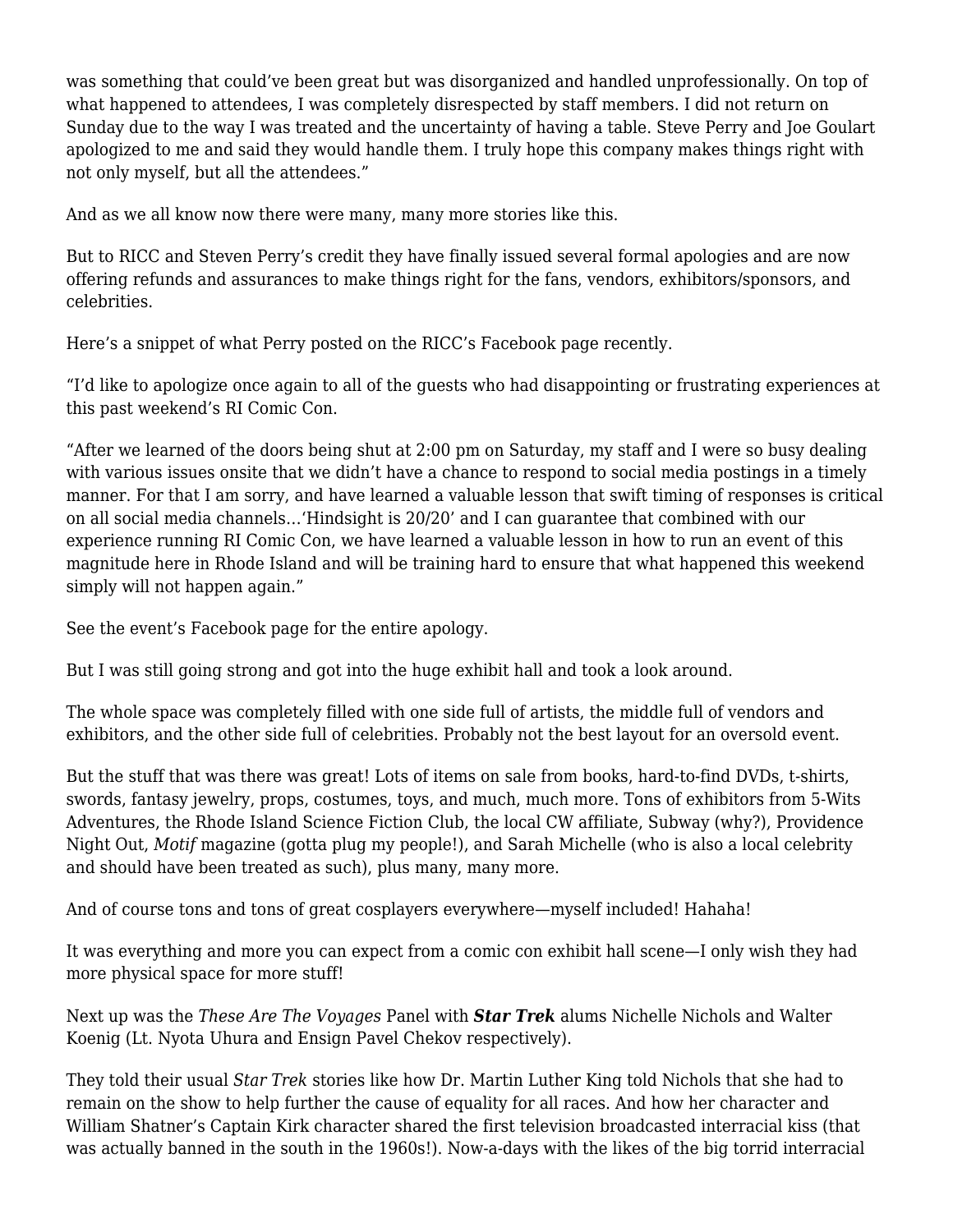love affair between Olivia Pope and President Fitz Grant on ABC's *Scandal* it's no big deal at all. But back then a lot of barriers had to be broken down and *Star Trek* was at the forefront doing so!

Koenig told the audience a crazy story of how he was asking for directions while on the way to a movie shoot and the only person around was a black lady who offered for him to feel her breasts in lieu of directions!

Okay!

Now on to Shatner!

That's right baby! **William Shatner**, Captain Kirk himself, and the big headliner star of this year's Rhode Island Comic Con!

And I was determined to meet him after all these years!

He arrived late at the biggest totally packed ballroom at the convention center, and left early. Figures. He fielded only three questions from a line of fans at the microphone. He mostly talked about breeding his dogs and other un-Star Trek-related stuff.

But he did open with how after he was asked to cameo in the next *Star Trek* movie, it was all over the Internet the day after—especially when he told nobody about it! Guess that's the power of social media for you! It was funny. And he also told the audience that he'd only do it if it were a meaningful role. Guess we'll see.

His best quote from the panel was, "Anything is possible in Science Fiction!"

I completely agree!

After the panel, I couldn't get near him but I did so on the next day that I'll get to in a bit.

Then it was back to the exhibit hall. Sensing a pattern yet?

Comic con fans don't leave. Since this event was only in the convention center, there is no reason to leave unless to get food. In fact, that's one more thing that RICC and SDCC have in common: lack of onsite food options.

For all its grandeur, the San Diego Convention Center is a little light on food options. There's a few concession stands and nooks that sell hot dogs and other quick bites, and lots of Mrs. Field's Cookie stands, and now there's a Starbucks in the convention center lobby, plus an almost never open cafeteria, but in reality, you have to go outside to get decent food—of which there's endless choices! One of my favorites is *Lolita's at the Park* near Petco Stadium with the best breakfast burritos anywhere in the US!

Same is true for the Rhode Island Convention Center. You've got to go over to the *Trinity Brew House*, *Fire and Ice*, and the *Union Station Brewery*, among many others for good food and beer during the convention. The only problem was that once you left, you couldn't get back in.

But they're going to fix that for next year.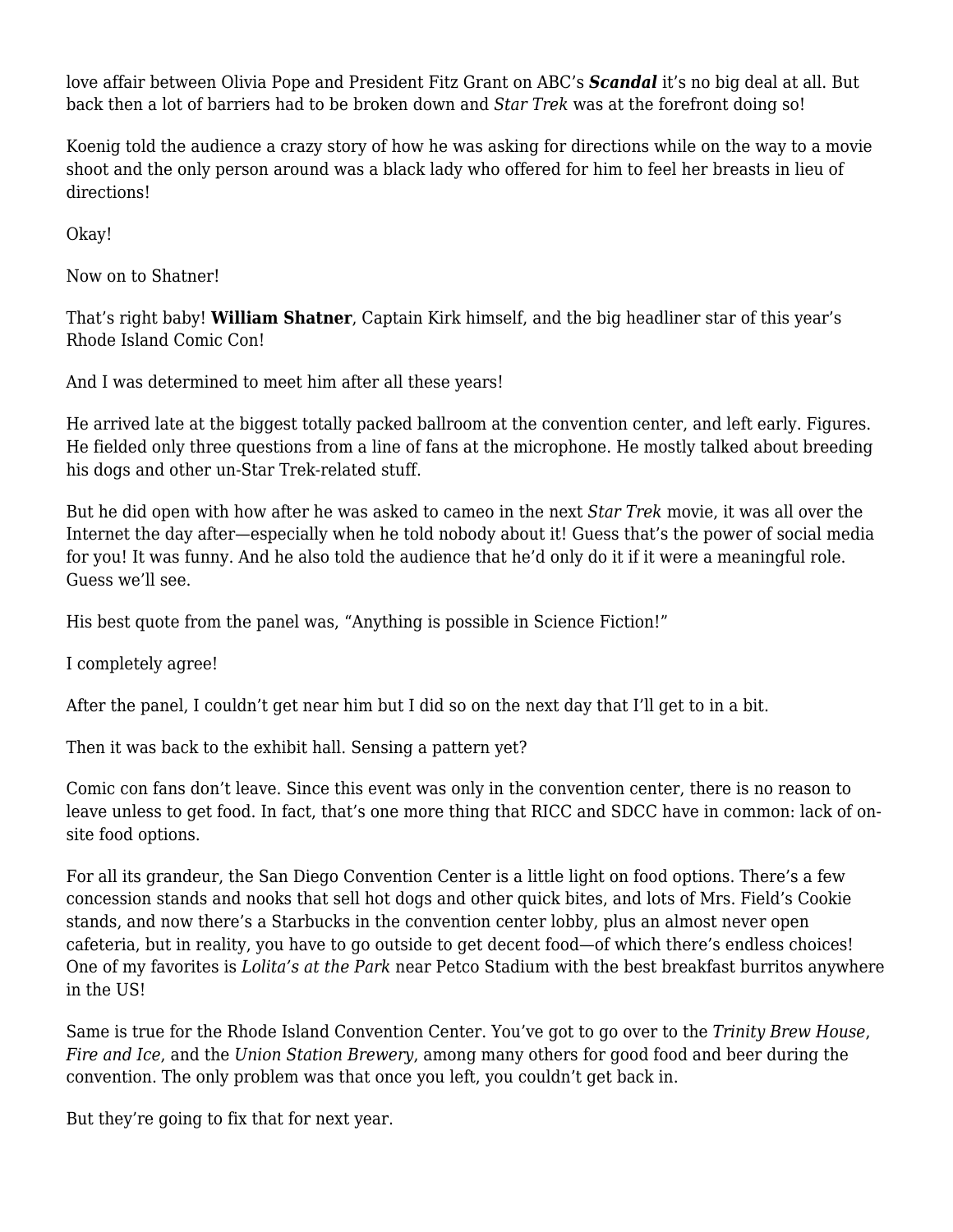This year, I decided to forego too much coverage of the vendors and exhibitors in the exhibit hall and focus on the local artists: writers, illustrators, filmmakers, and actors.

The first one I met was author Stacey Longo (www.staceylongo.com). Writer of several horror genre books such as *Secret Things: Twelve Tales to Terrify* and the children's book *Pookie & the Lost and Found Friend*, among many others.



had a long chat about the current state of the publishing industry, whether it is advantageous for writers to seek representation and traditional publishing or go independent, and about how venues like RICC allow independent authors a great way to showcase their work sans the nascent help that large press publishers don't seem to provide now-a-days. "This is my third year at Rhode Island Comic Con, and it's a fabulous event for meeting new readers, connecting with other authors, as well as illustrators, and networking. I wouldn't miss it for the world!"

And finally as the day was drawing to a close, it was time *coup de grâce* of the day: the *Costume Contest*!

This year's costume contest was exquisite. The level of costume design and performance has definitely reached the San Diego Comic-Con *Masquerade* level. I couldn't believe the complexity of some of these original works!

Works such as: Apocalypse from the *X-Men* comics (that will be the main villain in the next *X-Men* movie), a mesmerizing Snow Queen and Disney's *Frozen's* Elsa, a crazy indescribable chair thing that turned into Marvel's Red Skull complete with a glowing Tesseract/Infinity Stone, a winged creature girl with a branch-like wingspan so large she couldn't even get on the stage, amazing kid's costumes like Lilith (one of the *Teen Titans*), and the sci-fi themed *Yellow Brick Road Warriors* troupe of postapocalyptic rogue cosplayers!

And many, many more!

As great as all of them were the best one was hands-down **Space Marine**. A giant blue and silver armored soldier/mecha behemoth that simply stole the show. In fact, it won best in show, and was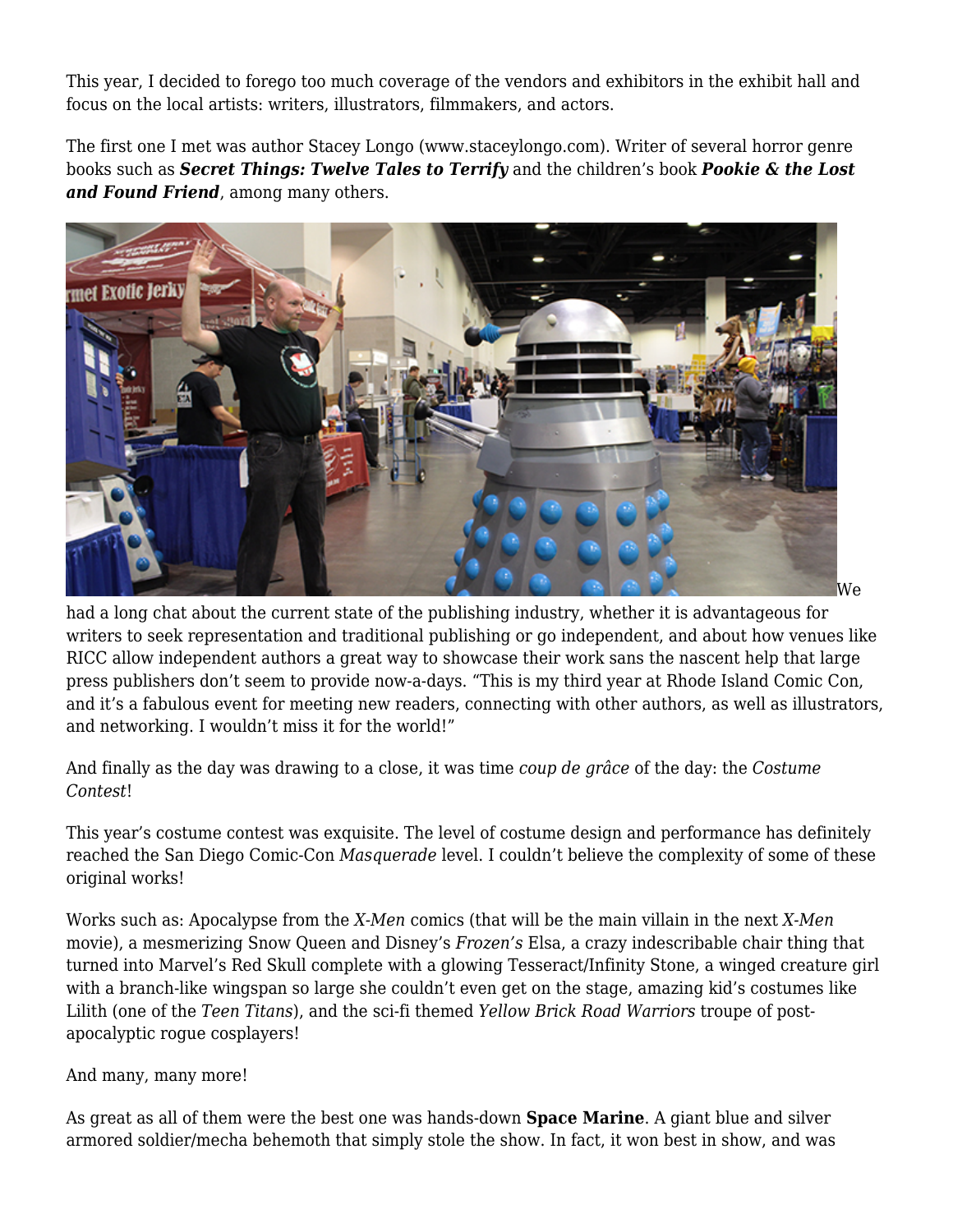created and worn by last year's Rhode Island Comic Con *Costume Contest* Best in Show winner (for his giant foam Incredible Hulk) Austin Vincent!

At 16 years old, I asked him how it felt to have won this contest two years in a row. He said, "It's a great honor, and hopefully I'll be back next year!"

And I would be back the following day for more RICC and Shatner!

\*\*\*

The second day started off with the George Takei (Lt. Hikaru Sulu from *Star Trek*). This was a wellreceived Q&A session with the star to a packed audience.

And for good reason.

A few years ago he came out publically about his sexual orientation and his support for marriage equality and the LGBT community. He talked at length about the struggle it's been in California and across the country to recognize same-sex married couple's legally. In fact, his husband and partner for many decades was also in the audience. People cheered when he waved.

Though Takei was a little light on talking *Star Trek*-related stories, he did mention that the movie *Star Trek VI: The Undiscovered Country* should really have been titled *Captain Sulu To The Rescue!*

He did have some great observations about how *Star Trek* presaged technological realities in our world today like smartphones (e.g., the communicator the crew of the Enterprise used). And that he'd love a device like the transporter that would allow him to bypass security at the airports!

Of course Takei's little rivalry with William Shatner was alive a well even here in Rhode Island as Takei mentioned that he patterned one of his characters (Dr. Ed Matsutani from the film *Larry Crowne*) after a certain "…puffed up ego-centric *Star Trek* colleague." (Read: Shatner).

He also put the recent announcement that Apple's CEO Tim Cook is gay in *Star Trek* terms as being part of the **Vulcan IDIC** philosophy: *Infinite Diversity in Infinite Combinations*.

Then it was back to the exhibit hall to talk to more artists and some celebrities—including Shatner, but I'm getting to that!

On my way, I couldn't help notice how packed the convention center was on a Sunday even after all the craziness of the day before.

Fans love comic cons! Bottom line.

Back in the 80s and 90s I used to go to Star Trek conventions. They were kind of the precursor to the all-out mega-pop-culture-fests that comic cons are now. However, by the end of the 90s Star Trek conventions started dying down in both number of events and size of venues. Plus they were mostly about *Star Trek* with a smattering of other sci-fi/fantasy universes. So I stopped going.

And then came the 2012 San Diego Comic-Con. I originally went out there to promote my own independently published sci-fi novel *NLV (a.k.a. New Las Vegas), Chapter One — The House Always Wins*. I knew SDCC was going to be big but I never dreamed it would be galactic-ly mind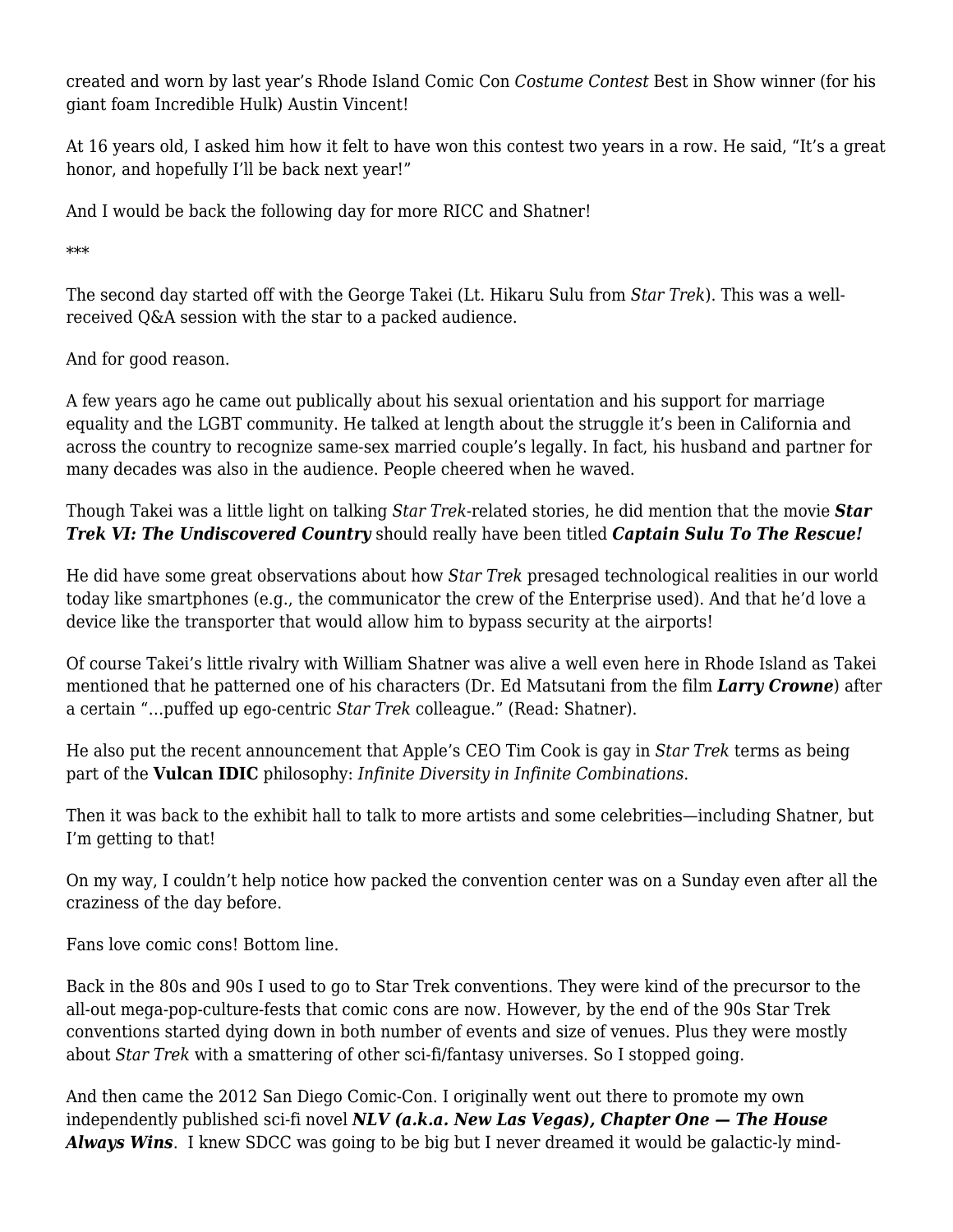blowingly big! And in that same year Rhode Island Comic Con started up, and it was small but had doubled in size last year. This year was overwhelming for this venue. And even though I knew I was not in San Diego, I very much felt like I was in some ways!

Comic cons cover everything from sci-fi, fantasy, comics, cosplay, movies, TV, pop-culture, wrestling, gaming, technology, artistry, kids' interests, music, dance, performance, and just about anything else you can think of. And when you add in big studio, game makers, and publisher money like at SDCC and New York Comic Con, then things get taken to a whole new level!

That's the draw of comic cons way beyond that of the old-school *Star Trek* conventions.

On this second day of RICC, there was definitely a huge presence of fire marshals, police, security personnel, and extra staff. And the chaos was tightly organized. Only a few people at a time were being let into the exhibit hall.

No one was taking any chances.

Of course the damage was done but the RICC organizers just needed to get through this day without any more disasters and then figure out how to fix all the issues.

Which I believe they are judiciously working on now.

But I got in and started talking to more writers, illustrators, and finally celebrities.

I spoke with Chris Philbrook author of the zombie series *Adrian's Undead Diary* [\(thechrisphilbrook.com/\)](http://thechrisphilbrook.com/), an indie publisher putting out books under his own name. I told him about my own war stories in the indie publishing world and my Herculean efforts going to NYC and LA, among other avenues, to find representation and getting traditionally published. We both had a lot of stories to share.

As for the con, he had this to say, "For me Rhode Island Comic Con has proven to be one of the best shows I've attended this year."

## Awesome!

Next I spoke with Eric Dimbleby (*White Out*, *The Fetus Cloud*) another independently published author from small presses such as Severed Press and Damnation Books. His website [\(www.ericdimbleby.com/\)](http://www.ericdimbleby.com/) has a rather funny title: "Here Lies Eric Dimbleby."

"It's good for me personally. I'm not selling a book; I'm also selling my worldview. Here they get to know who you are." He tells me when I ask him about his thoughts on RICC as a venue for indie authors.

Next up were the celebrities. With a huge selection of celebs this year at RICC, I decided to focus on a select few, as I knew I wouldn't have time to talk to everyone. So I chose the following three to talk to, and much to my pleasure, I got them!

First was Gigi Edgley who's best known for her rascally character Chiana, a white Nebari alien of the SciFi Channel's *Farscape*. Farscape was one of my favorite shows on that channel (now foolishly rebranded as SyFy) before it was cancelled in 2003 and brought back briefly for a mini-series in 2004.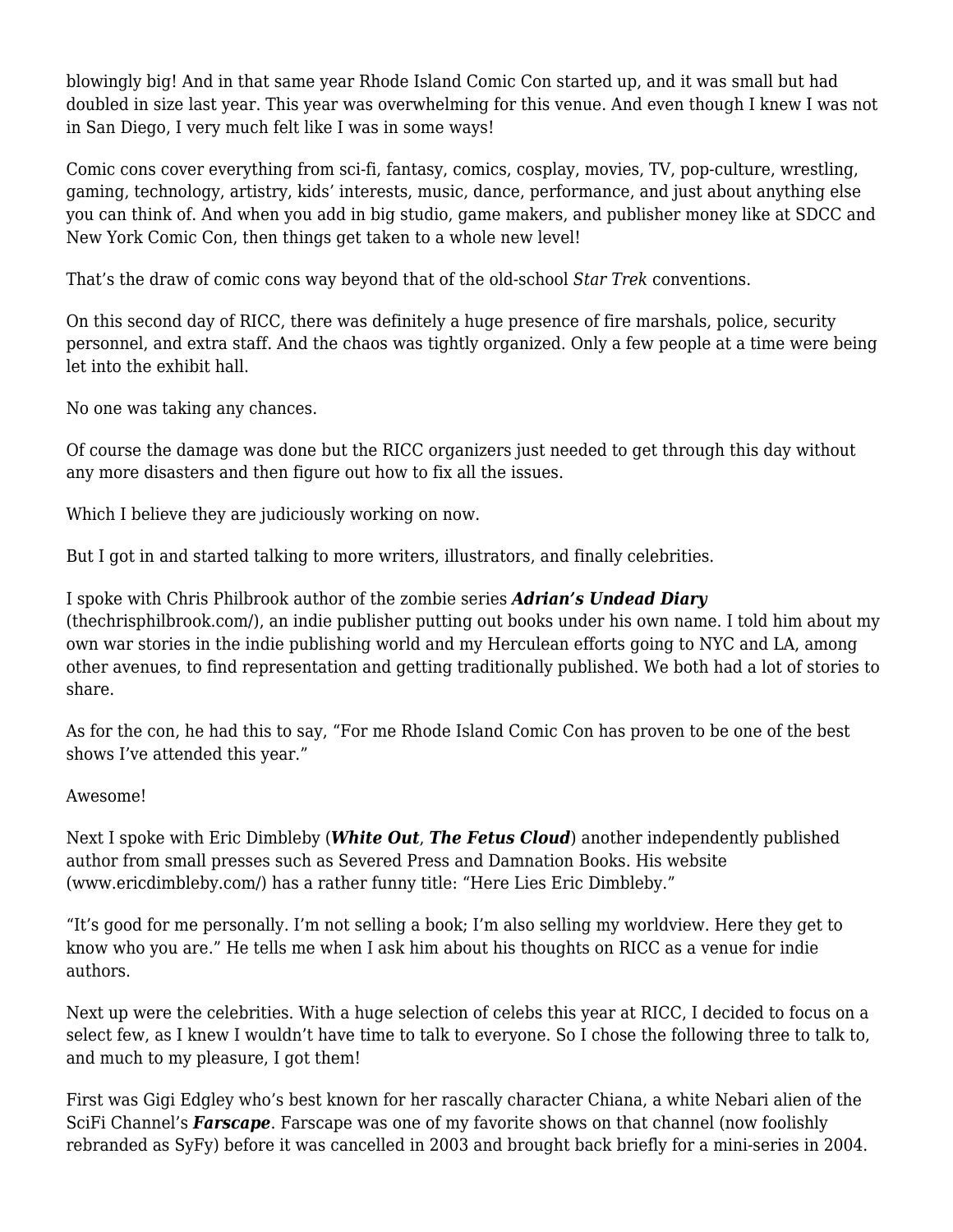The crazy characters, the crazy sets, and that absolute crazy writing made that show an instant classic. And to hear that the show creator Rockne S. O'Bannon recently announced that there would be a *Farscape* movie, I knew I had to talk to Ms. Edgley.

The first thing I wanted to know was whether or not her first name was pronounced like "jee-jee" or "ghe-ghe." She said it was the former. Then we both talked about how awesome *Farscape* was. I cited a few of my Chiana-specific episodes. Then we talked about the upcoming *Farscape* movie. I told her that I hoped her character would be in it. She told me that Mr. O'Bannon showed her the printed script but didn't let her read it, so she has no idea yet.

Finally, I asked her what she thought of our beloved Rhode Island and here's what she had to say. "I absolutely love Rhode Island. Everyone here has been beyond amazing, so welcoming, so down to earth, and that you guys absolutely have the most sexiest accents that I've ever heard in my *whole* life. So thank you very much for having me. My motto to life is to always wake up happy and to dream the life and live the dream."

Yeah!

And then it was on to John Wesley Shipp of the 1990s TV series *The Flash* fame.

Now here I am totally psyched to talk to him because I've been watching the rebooted *The Flash* TV series on the CW. In fact, I saw the pilot episode on the preview night at this year's San Diego Comic-Con. And the best thing is that John Wesley Shipp who played the title character on the 90s show (a.k.a., Barry Allen) now plays Barry Allen's father, Henry Allen. I think it was a great way to pay homage to the original series while welcoming in the new series with absolutely amazing special effects.

In fact, we talked about "the flash effect." Back in Shipp's day, he told me they used to put him on the back of a moving truck in costume with a wind cannon blowing in his face while he pretended to run fast (actually he was on a treadmill), then they *green-screened* in all the stuff around him. Now it's all CGI, and impressive CGI at that. The last episode had a "flash" rescue that was on the same level as the Quicksilver Pentagon jailbreak scene in this year's movie *X-Men: Days of Future Past*.

It was great to meet him and here's what he had to say about RICC, "It's great man! I think they call it the biggest con in the biggest littlest state! Something like that. It was great."

He even remarked about the overcapacity issue as well. "It has grown so fast, and that we had so much more people even overcapacity. They're gonna have to find even bigger venues!"

And finally he said he'd be heading back to Vancouver to film episode number 12 of *The Flash* that he'll be in!

Cool!

And finally it was time to attempt to meet my boyhood icon, William Shatner!

Told you I'd get to him.

Part of the comic con magic is when something so cool and unexpected happens that it just makes the whole event for you. Just like when at SDCC when I thought I wasn't going to get into the super exclusive *Godzilla Encounter*, it just so happened that when I was lamenting that to my buddies in the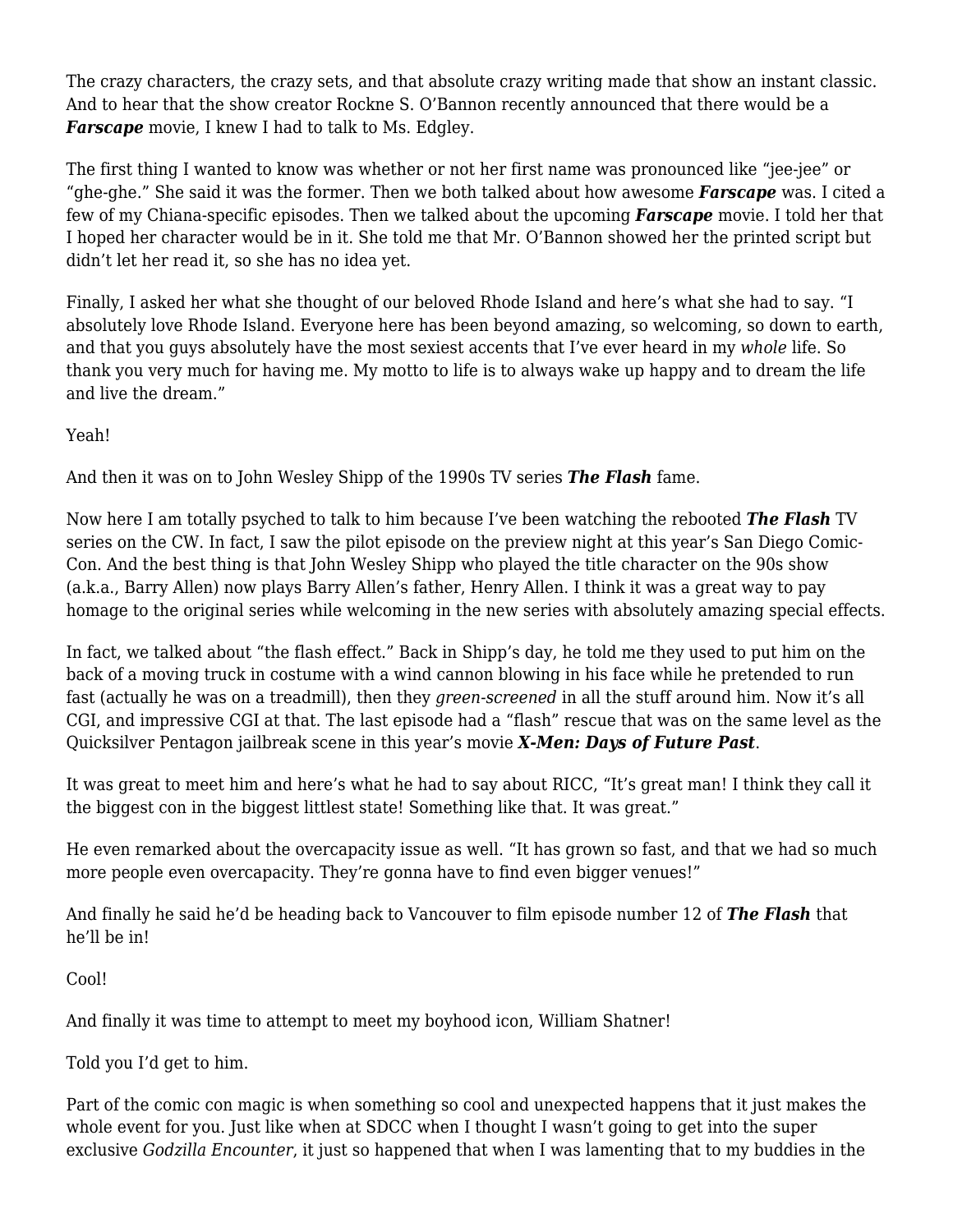hotel lobby some guy popped up his head and said that his company made and runs the exhibit and he could get us in. And he did!

Same here at RICC. I was wandering around, and saw the autograph area where Shatner would be but because his photo ops were drastically rescheduled due to the overcapacity issue the day before, there was no line. But I wandered into the line anyway, and then Shatner magically showed up not two minutes later to do a super brief autograph signing.

What timing!

Actually, I was second in line. But no matter. The person in front of me though, had her kid's picture signed by Shatner and then the picture was taken by a staff member who then took off! Neither me nor Shatner had any idea what was going on but the mother was pissed!

I then seized the opportunity to say a quick, "Hi," to Mr. Shatner and told him that I write for Providence's only remaining pop-culture magazine: *Motif*—now that the *Providence Phoenix* is defunct.

He seemed to dig that and then it was the right time to get a quick quote from him. Here's what he said, "It has been a wonderful comic con; everybody has had a great deal of fun. And I'm glad to see my fans come out in the cool weather."

Short but sweet.

Even though I was told to take no pictures, like ten times, I did manage to shake Shatner's finger! That's right, his finger. I was hoping for his whole hand but all I got was his right index finger. At least it wasn't the middle one!

To be fair, he did have a Sharpie in that hand so, and I get the sense he doesn't do too many handshakes—germs and everything. So I'll take the finger!

It was a boyhood dream come true, and the highlight of the 2014 Rhode Island Comic Con for me!

Mission accomplished!

Okay so now it was back to the artists but first I went back out to the lobby where I was treated to Providence's **Big Nazo** [\(www.bignazo.com](http://www.bignazo.com)/) rocking the RICC fans. I don't even have to describe who they are. If you know *Motif*, and you know Providence, you know Big Nazo!

They were the perfect act to be performing here!

And upstairs during the con you had live music going jamming out tunes like the *Ghostbusters* theme.

Downstairs there was the Kidscon! A great RICC component of arts and crafts and entertainment designed specifically for the kids. That's something that you don't have at SDCC.

Back in the main lobby there was also a kooky strongman challenge where you wield a hammer and ring a bell to win a blow up Spider-Man!

All cool stuff!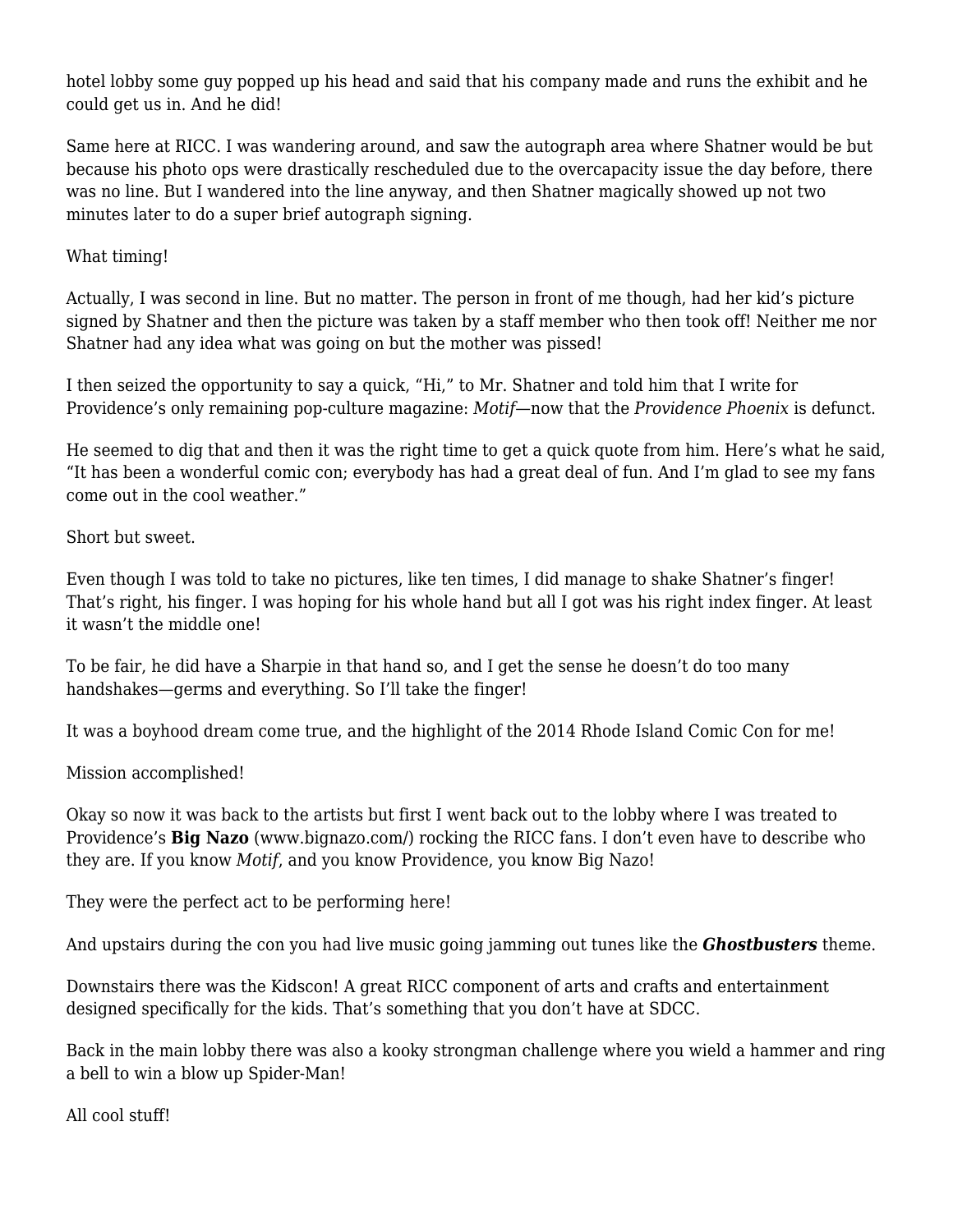Back in the exhibit hall I came across the *Boston Film Family*. A group of indie filmmakers from my hometown, Boston, Mass.!

Richard Chandler is the head of the Boston Film Family, a group that makes some crazy indie horror flicks that have actually starred Miss Terror Con herself, Sarah Michelle!

What a small world.

"We're promoting the release of *Gilga Mesh* and the DVD release of *Boston Massacre*. Rhode Island Comic Con is a challenge to promote for the horror genre but it's still been going well—getting the word out."

They've got a Facebook page under the same name if you want to see what ghoulish tales they've done and what macabre stories they're working on next!

Then I wandered over to the artist alley (that's what they call the section of the exhibit hall at SDCC where all the graphic artists and illustrators hole up). Here I met Rich Pellegrino [\(www.richpellegrino.com\)](http://www.richpellegrino.com), a real up and comer whose work has been seen on Wes Anderson's *The Grand Budapest Hotel*.

Also Hugo award-winning artist Bob Eggleton, who did the famous **Cthulhu** *Motif* magazine cover! Of course it's famous!

And finally Megan Yui a fine young illustrator who finds RICC a worthwhile venue to drum up new business. "A lot of people are looking for commissions, and I'm finding that I'm getting work out of it [RICC]. Mostly tattoo designs."

The RICC artist alley has one feature that the SDCC one does not: lots of space! At San Diego Comic-Con the artists are so packed in as tight as sardines, you can hardly move. Here at Rhode Island Comic Con the artists have double the space to showcase their work and move around. May it always be so.

Lastly, just before I pick up my new Marvel *Deadpool* wallet from the Newbury Comics vendor table, I run into a long-time friend of *Motif* Thomas Broadbent and his posse. Tommy's a regular at these events so when I asked where he was the day before he said, "After hearing about all the craziness yesterday I decided to wait; I would have come, but wouldn't have stood out!"

And with that so ends my 2014 Rhode Island Comic Con adventure!

Whew!

Look people, I think though the organizers reach this time may have exceeded their grasp, I can already tell from the public statements that Steven Perry and his colleagues have some big plans in the works to not only repair and redeem this event but also make it bigger and better than ever!

Starting with adding a third day to the convention, moving some events to the Dunkin' Donuts Center, training new staff, consulting with comic con experts maybe even the people at Comic-Con International (i.e., San Diego Comic-Con), and reworking the entire ticketing system to name a few.

Hang in there folks, because when it comes down to it, all of these overcapacity issues (overselling tickets to fans, the need for more staff, the need for more vendors/exhibitors, the need for more food,